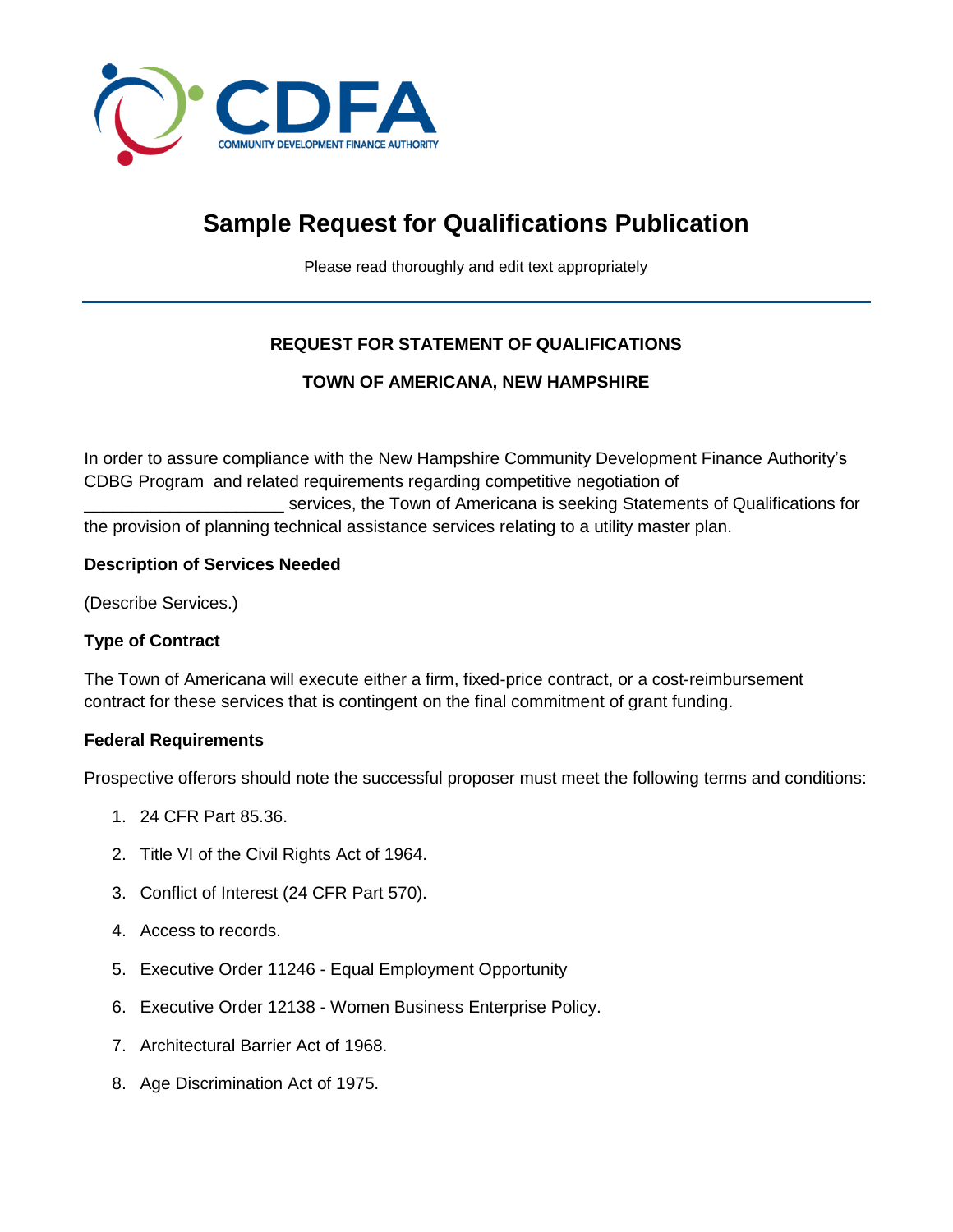- 9. Section 3 Clause Housing and Urban Development Act of 1968.
- 10. Section 504 Rehabilitation Act of 1973.
- 11. Retention and Custodial Requirements (24 CFR Part 85.42).
- 12. Executive Order 11063.
- 13. Affirmative Action Program / Plan.
- 14. Davis Bacon and Related Acts.

#### **Rate of Qualifications**

The proposal must include sufficient information regarding qualifications and determine that the respondent is qualified and has relevant experience. Do not include a proposed fee as this is a qualification based selection process. The statement of qualifications should include the following:

- 1. A description of expertise, experience and resources directly relevant and available for the proposed project.
- 2. A list of similar projects previously completed.
- 3. A list of references.
- 4. Resumes of professional staff members that will work on this project.
- 5. Name of person to be in charge of project.
- 6. Description of scope of services as per "Description of Services Needed".
- 7. A project time line.

The statement of qualifications shall also provide the following information: name, title, address and telephone number of individuals with authority to negotiate and bind the proposer contractually, and who may be contacted during the period of evaluation.

#### **Award of Contract**

Evaluation criteria shall include:

1. Specialized experience or technical expertise of the organization and its personnel in connection with the scope of services to be provided and complexity of the project (25pts).